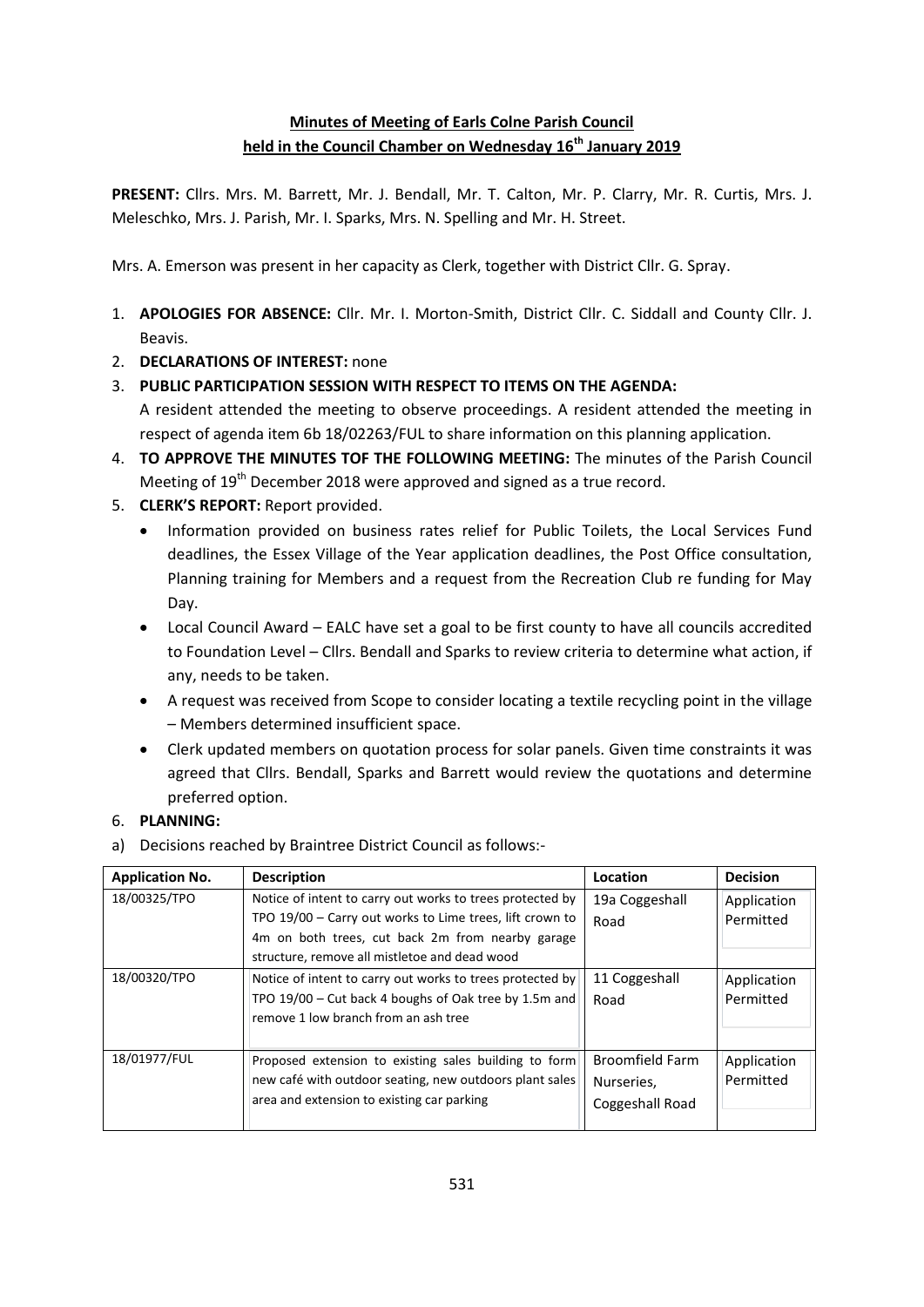b) Current Applications were reviewed by the Parish Council as follows:-

| <b>Application No.</b> | <b>Description</b>                              | Location            | <b>Parish Council</b> |
|------------------------|-------------------------------------------------|---------------------|-----------------------|
|                        |                                                 |                     | <b>Decision</b>       |
| 18/00348/TPO           | Notice of intent to carry out works to trees    | 2 Shut Lane         | No objection          |
|                        | protected by TPO $19/2013$ – carry out a 2m     |                     |                       |
|                        | crown reduction                                 |                     |                       |
| 18/02310/DAC           | Application for approval of details reserved by | Land East of Monks  | For Information       |
|                        | condition 19 of approval $16/01475/FUL$ -       | Road                | Only                  |
|                        | Residential development of 50 new homes with    |                     |                       |
|                        | highways access from Monks Road, public open    |                     |                       |
|                        | space, SUDs, associated hard and soft           |                     |                       |
|                        | landscaping and infrastructure                  |                     |                       |
| 18/02301/COUPA         | Prior approval for change of use of an          | Becklands Farm,     | No objection $-$      |
|                        | agricultural building to residential unit       | America Road        | provided it does      |
|                        |                                                 |                     | not result in         |
|                        |                                                 |                     | further               |
|                        |                                                 |                     | applications on       |
|                        |                                                 |                     | site                  |
| 18/02263/FUL           | Erection of three office buildings (use class   | Land at Earls Colne | No objection          |
|                        | B1(a) and B1 (b)) with associated access,       | Industrial Park,    |                       |
|                        | parking, landscaping and open space             | The Airfield        |                       |

- c) S106 Re-consultation 17/01157/OUT, Land at the Airfield Members had no objections to the change in S106 terms. Members would like to facilitate access to Marks Hall / Coggeshall from Earls Colne and are keen to discuss the possibility of funds for upgrading the new footpath to an all-weather cycle path. Clerk to follow up with planning officer.
- d) Cllr. G. Spray advised that the Pudsies Paddock application has been delegated to officers. No Planning Committee date available as yet for Land Rear of Tey Road.
- 7. **MEMBER'S REPORTS:** none
- 8. **NEIGHBOURHOOD PLAN:** Cllr. Calton advised that the first meeting of the Parish Council Subcommittee had been held and members of the Steering Committee had been established. Next steps will be to convene a meeting with Jan Stobart and the Steering Committee. An update was provided, following discussions with Honywood School, on involvement of students in gathering data / evidence for aspects of the NP.
- 9. **OPEN SPACES PLAN:** Members approved proposed changes to the plan.
- 10. **LIBRARY CONSULTATION:** A number of residents have registered interest in being involved in a voluntary Library Service. Members agreed that a Task Force needed to be established which will be led by Cllr. Spelling.
- 11. **APPOINTMENT OF PARISH COUNCIL REPRESENTATIVE TO EARLS COLNE RECREATION CLUB TRUST:** Cllr. Meleschko was appointed to this role.
- 12. **COMMUNITY WORKER:** No matters reported.
- 13. **ESSEX COUNTY COUNCIL MATTERS:**
- a) Resident Complaints re parking at Church Hill and Swallow Field Members approved double yellow line schemes for the length of Church Hill on both sides of the road and for the entrance into Swallow Field. Clerk to arrange meeting between the Parish Council and Earls Colne Primary School to discuss other options for school parking.